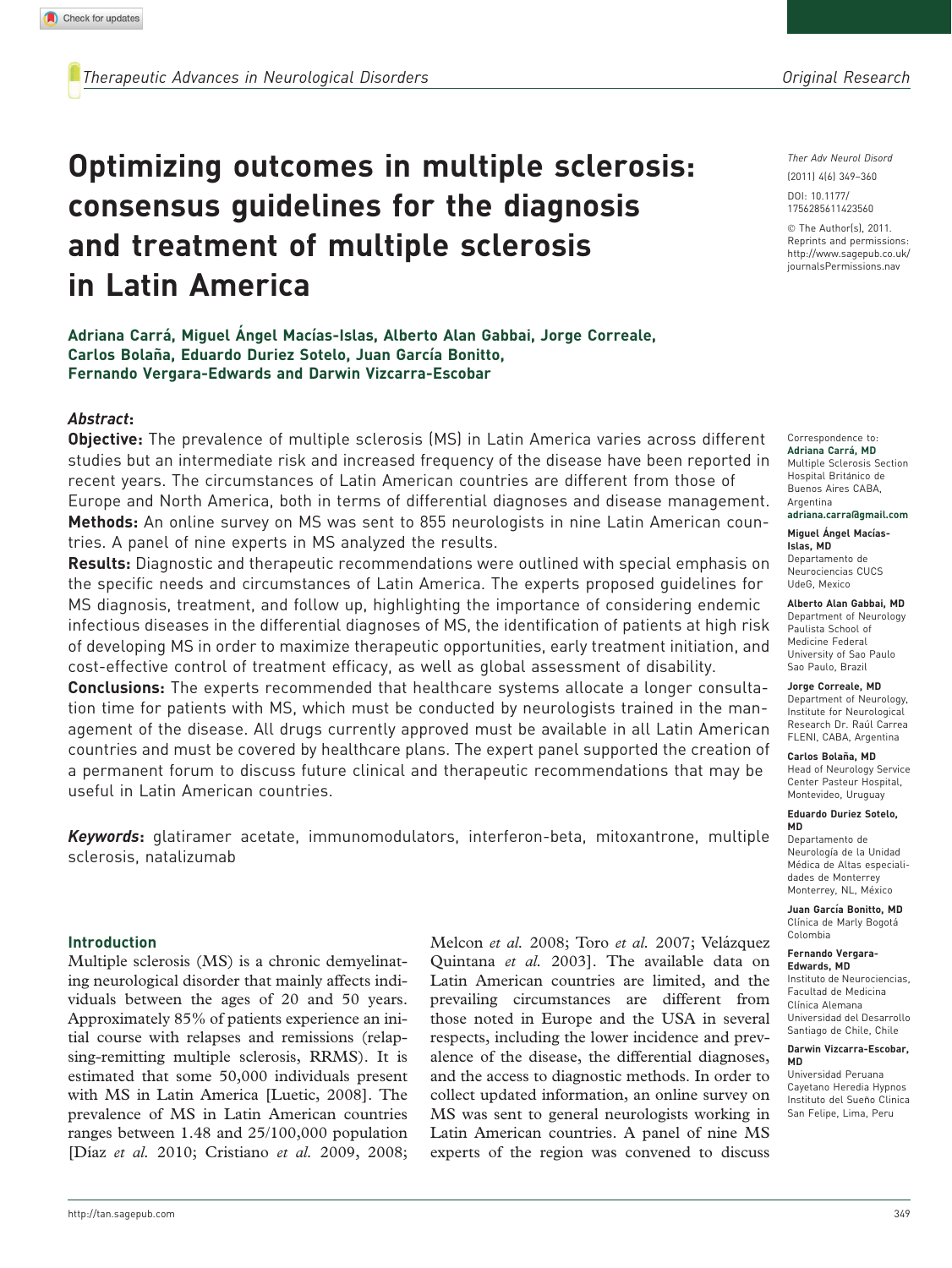the outcome of the survey and harmonize the diagnostic and therapeutic criteria applied in Latin America.

This paper, which also presents the outcomes of a survey carried out among Latin American neurologists, contains consensus guidelines for the diagnosis and treatment of MS in Latin America that are in line with current international recommendations. Its main purpose is to set common guidelines with minimum requirements for the management of MS across countries with varying political and economic backgrounds, thus integrating the available evidence on the optimization of treatment of MS patients.

### Materials and methods

A survey on the diagnostic and therapeutic approaches to MS was conducted among neurologists of the participating Latin American countries. A total of 855 surveys were sent online. Participating countries included Argentina, Brazil, Chile, Colombia, Mexico, Panama, Peru, Uruguay, and Venezuela. Table 1 summarizes survey participation and estimations of MS prevalence by country.

A panel of nine MS expert neurologists was selected based on the following criteria: country of residence and number of inhabitants; affiliation to educational institutions; clinical experience in MS (all experts had more than 15 years of specialization in this area); research interest. The experts reviewed the most recently published evidence on the diagnosis, treatment, and overall management of MS. Before the meeting,

approximately 100 papers were made available to the nine panelists through a purpose-set website. During the consensus meeting, the experts discussed the outcomes of the survey and key issues regarding both MS and clinically isolated syndrome (CIS) based on the references they had reviewed in advance. Consensus was defined as an agreement of at least seven out of the nine panelists (77.77%). Most of the findings of the expert panel are based on clinical trials supported with evidence level 1 (recommendation grade A) as defined by evidence-based medicine guidelines.

Discussions focused on three main areas: (a) the diagnosis of MS, with an emphasis on the identification of patients at risk of developing the disease; (b) early treatment; (c) long-term treatment, including clinical follow up, treatment failure, dose adjustment, drug switch, control of therapeutic efficacy and escalation, and disease progression. Diagnosis was reviewed under a clinical and paraclinical perspective, with focus on magnetic resonance imaging (MRI) and cerebrospinal fluid (CSF) analysis, as well as on evoked potentials (EPs) determination. The discussion on therapeutic recommendations focused on the disease-modifying agents developed in the latest years. These drugs comprise glatiramer acetate, interferon (IFN) beta-1a intramuscular (i.m.) and subcutaneous (s.c.), IFN beta-1b, natalizumab, cyclophosphamide, and mitoxantrone. The experts highlighted that the availability in Latin American countries of the different drugs approved by the Food and Drug Administration and the European Medicines Agency varies broadly according to the

|  |                        |  | Table 1. Latin American survey on multiple sclerosis: number of surveys sent and received, and disease |  |  |  |  |
|--|------------------------|--|--------------------------------------------------------------------------------------------------------|--|--|--|--|
|  | prevalence by country. |  |                                                                                                        |  |  |  |  |

| Country                                   | Surveys sent | Surveys completed | Prevalence of multiple sclerosis<br>$(100,000$ population) |  |  |  |  |
|-------------------------------------------|--------------|-------------------|------------------------------------------------------------|--|--|--|--|
| Argentina                                 | 258          | 70                | 15.9                                                       |  |  |  |  |
| <b>Brazil</b>                             | 360          | 46                | $10 - 15$                                                  |  |  |  |  |
| Colombia                                  | 26           | 26                | $1.48 - 6.0$                                               |  |  |  |  |
| Chile                                     | 53           | 8                 | 12                                                         |  |  |  |  |
| <b>Mexico</b>                             | 110          | 25                | $12 - 15$                                                  |  |  |  |  |
| Panama                                    | 3            | 3                 |                                                            |  |  |  |  |
| Peru                                      | 30           |                   | $7.69*$                                                    |  |  |  |  |
| Venezuela                                 | 4            | 4                 | 2                                                          |  |  |  |  |
| Uruguay                                   | 11           | 11                | 25                                                         |  |  |  |  |
| Total                                     | 855          | 204               |                                                            |  |  |  |  |
| Data correspond to the city of Lima only. |              |                   |                                                            |  |  |  |  |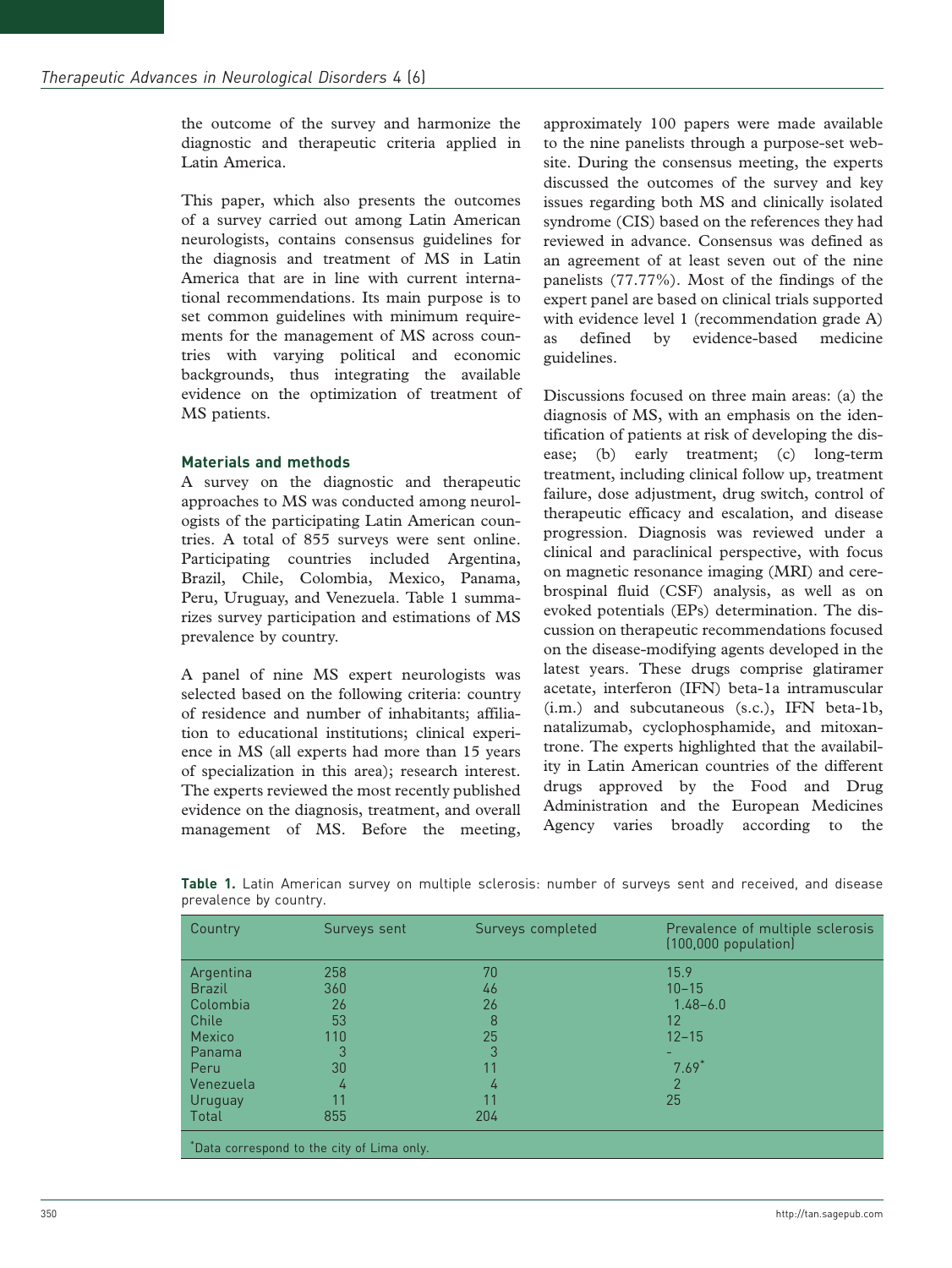regulations of their respective healthcare systems. The panel further analyzed comparative trials on the efficacy of such drugs and also examined new drugs under research for the treatment of the disease.

# Results and discussion

Out of the 855 surveys sent, 204 responses were received (23.85%): 88% of participants were general neurologists; 8% of respondents had fewer than 5 years of clinical practice, 46% had 5–10 years, 11% 10–20 years, 35% had more than 20 years of clinical practice; 19% of respondents treat, on average, over 20 MS patients in any given month, 21%, between 10 and 20 patients, 27% between five and 10 patients, and 33% of respondents treat fewer than five MS patients. Table 2 summarizes the questions posed to participating neurologists and their responses.

## **Diagnosis**

The discussion on diagnosis dealt with clinical and radiological diagnostic criteria, CSF analysis and visual EP determination, and the differential diagnoses specific to Latin America that must be taken into account upon issuing a diagnosis of MS.

The diagnosis of MS is confounded by the fact that its signs and symptoms may resemble those of other conditions. As there are no specific tests to identify the disease, diagnosis continues to be largely clinical, which determines the need to apply diagnostic criteria. Clinical diagnosis requires a complete medical history and neurological examination. The experts underscored that the clinical examination of MS patients, particularly in the first visit, requires a special dedication, and recommended healthcare systems to allocate these patients a longer visit time than usual with other patients groups. The experts also highlighted that neurologists treating these patients must have extensive experience in the management of MS.

Over time, different criteria sets have been developed to support a diagnosis of MS in the clinical practice. Historically, the most relevant have been those proposed by Schumacher and colleagues, Poser and colleagues, and McDonald and colleagues [McDonald et al. 2001; Poser et al. 1983; Schumacher et al. 1965]. The revisions to the McDonald criteria made by Polman and colleagues are currently the most frequently

used criteria for the diagnosis of MS [Polman et al. 2011, 2005].

The experts highlighted the relevance of analyzing CSF to detect the presence of oligoclonal bands through isoelectric focusing [Rojas et al. 2010; Tintoré et al. 2008]. This technique is specific and sensitive; on the contrary, the use polyacrylamide gel may yield up to 50% false negative results. In any case, the experts noted that in Latin America there are only a few centers duly validated to perform isoelectric focusing determinations, and the tests should be performed at those reference centers. The other useful CSF test to diagnose MS is the immunoglobulin G index.

Likewise, visual EPs are useful in confirming the involvement of the optic pathway in case of diagnostic uncertainty, and to identify subclinical abnormalities at the onset of the disease. In patients with established optic neuritis, visual EPs add no information. The technique of choice is checkerboard stimulation; EPs to flash provide little information and are not useful, except among patients with severe visual field restriction. As abnormal findings are permanent, visual EPs are not useful for patient follow up.

The McDonald criteria as revised by Polman and colleagues [Polman et al. 2005] introduced changes in the demonstration of dissemination in time and space through MRI, with subsequent key revisions with respect to the use and interpretation of imaging criteria [Polman et al. 2011]. Moreover, the Consortium of Multiple Sclerosis Centers issued guidelines on the most appropriate MRI technique [Simon et al. 2006]. These include obtaining weighted images at T1 and T2 with gadolinium contrast, a sagittal section at T2, a coronal section to examine the optic nerve, a sagittal section to view the spinal cord, and a sagittal section to compare it with the lesions observed elsewhere. If any of the lesions are dubious, 0.5 mm slices must be obtained. Although it is recommended to use 1.5 tesla scanners, where such equipment is not available, the experts considered that MRI scans with lower resolution are equally useful for diagnosis [Filippi et al. 2006]. In centers with magnetization-transfer (MT) capabilities, these images may aid diagnosis, although there are no standards and longitudinal follow up with MT MRI is difficult in daily clinical practice.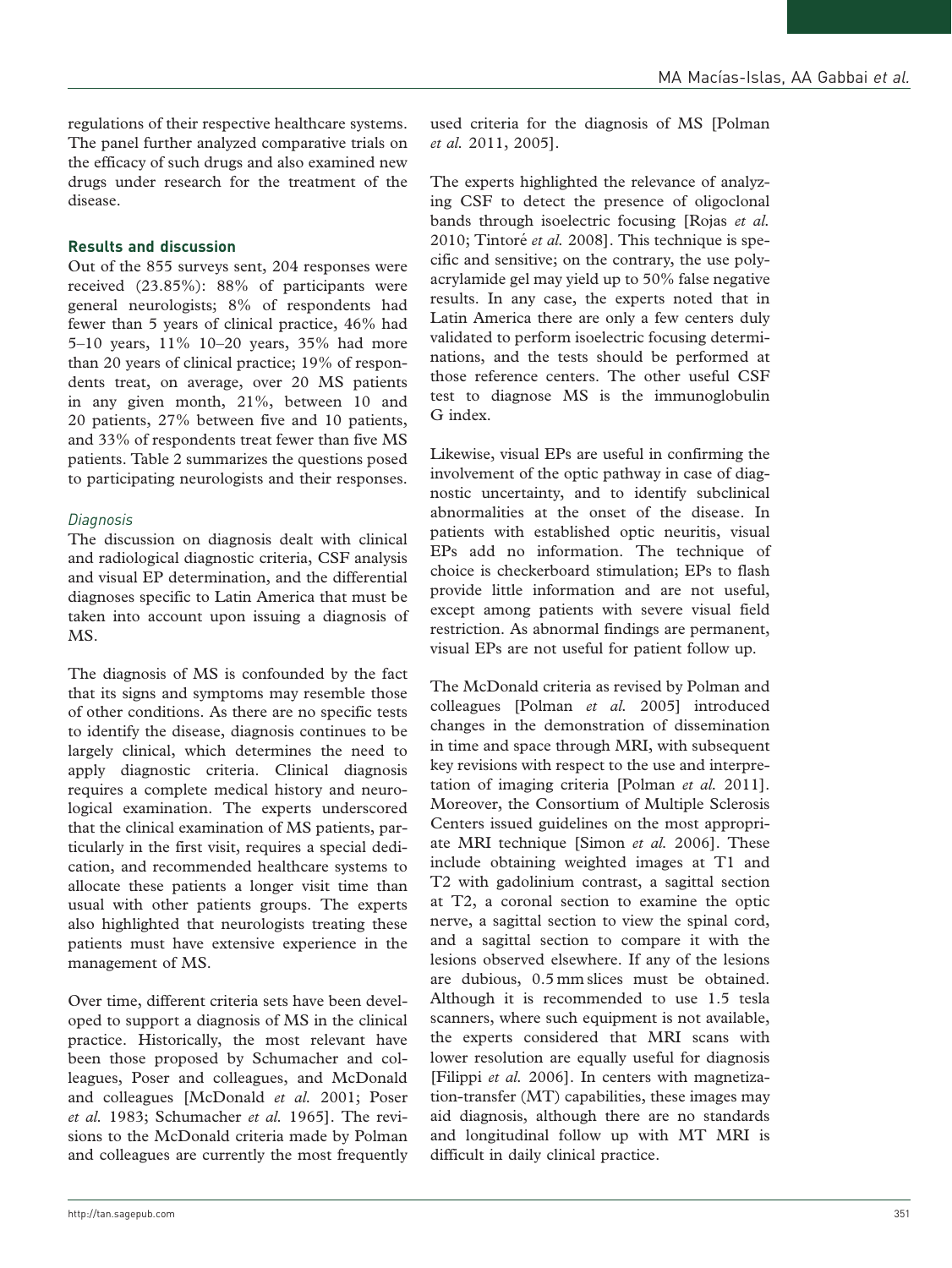**Table 2.** Latin American survey on multiple sclerosis: questions posed and percentage answers  $(n = 204)$ .

### **Diagnosis**

1. Do you find clinical criteria useful? Do you use clinical criteria in your daily practice?

99% of the respondents considered that diagnostic criteria (McDonald, as revised in 2005) are useful, and 92% of them answered that they used these criteria in their clinical practice.

2. Do you have easy access to oligoclonal bands detection by isoelectric focusing?

55% of respondents declared that they have no access to oligoclonal bands detection in cerebrospinal fluid.

3. Do you have easy access to visual evoked potentials determination?

82% of survey participants declared that there is adequate access to visual evoked potentials determination in their country. 4. Do you have easy access to carrying out MRIs on your patients? When do you consider it necessary to perform MRIs?

94% of respondents declared that they have sufficient access to MRI scans, and considered that the appropriate timepoints for MRI scans were upon diagnosis, every 6 months (if the diagnosis is not clear), once a year (irrespective of patient's progression), with disease progression, and with relapses.

5. In your country, are there any guidelines on the frequency of MRI scans?

86% of survey participants declared that there are no guidelines regarding the frequency for MRI scans in their respective countries.

**Treatment** 

6. Do you agree with the treatment of CIS?

92% of respondents considered that CIS must be treated.

7. What is your first-line treatment choice?

Most of participating neurologists start treatment with glatiramer acetate or IFN beta-1a i.m., IFN beta-1a s.c. (22  $\mu$ g or 44  $\mu$ g), or IFN beta-1b. Some prescribe azathioprine as a starting drug because they do not have access to immunomodulating agents, or because these drugs are not covered by healthcare plans.

8. Is the use of generic or biosimilar drugs approved in your country?

64% of neurologists stated that the use of generic drugs is approved in their country.

Overall management

9. Do you consider the annual number of relapses when defining treatment failure? How many relapses a year?

96% of survey participants consider the number of annual relapses to determine whether there is treatment failure. Of these, 73% consider that there is treatment failure if the patient presents with two or more attacks per year, and 26%, if the patient presents with one or more relapses per year.

10. When do you consider that a relapse has occurred?

50% of respondents considered that patients have a relapse when symptoms persist at least for 24 h, while the rest opined that symptoms must persist at least for 48 h.

11. Do you consider that progression is an indicator of treatment failure? Which factors do you take into account to define progression? 90% of neurologists considered that progression is an indicator of treatment failure. Most of them defined progression based on a change in the EDSS score sustained for 6 months.

12. Do you use assessment scales in your daily practice? If yes, which?

96% of survey respondents stated that they were used to administering the EDSS, 62% with cognitive assessments, and 50% with MSF Composite. However, only 42% of participants stated that they administer any of these scales at each visit. Of these, 79% administer the EDSS, 15%, cognitive assessments, and 13%, the MSF Composite.

CIS, clinically isolated syndrome; EDSS, Expanded Disability Status Scale; MRI, magnetic resonance imaging; MSF Composite, Multiple Sclerosis Functional Composite.

> The differential diagnoses that must be taken into account are multiple, and may be found in other sources [Rolak, 2005]. The experts highlighted the importance of including regional diseases that are specific to Latin America, especially infections (Table 3).

> The concept of CIS was developed following Polman and colleagues' revision of the McDonald criteria [Polman et al. 2005]. The term is used to describe the first acute neurological episode lasting more than 24 h caused by inflammation or demyelinization at one or more central nervous system (CNS) sites.

There are different MRI diagnostic criteria for CIS. These criteria have changed over time [Swanton et al. 2006], and must be correlated with the clinical manifestations. Recently, the European multicenter network for the study of MS through MRI scans (MAGNIMS) proposed new criteria for dissemination in time and space, as well as a diagnostic algorithm to predict the conversion of CIS into clinically defined MS [Montalban et al. 2010].

The widespread availability of MRI as an imaging diagnostic test has led to the incidental finding of white matter lesions at the CNS that are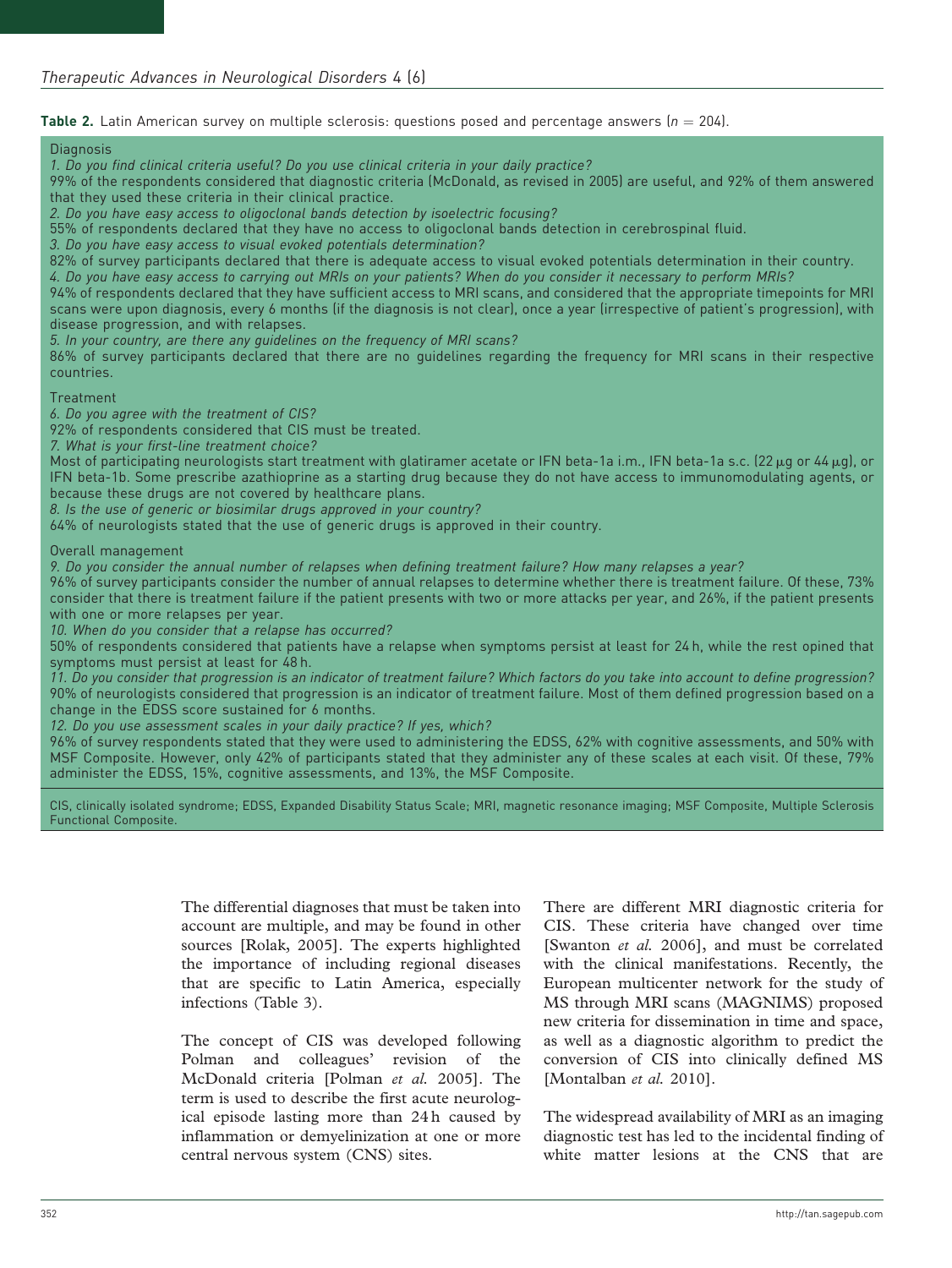| Causes                       | Main diseases                                                                                                                                                                                                                                                                     | Main recommended tests                                                                                                                                                                      |  |  |  |  |
|------------------------------|-----------------------------------------------------------------------------------------------------------------------------------------------------------------------------------------------------------------------------------------------------------------------------------|---------------------------------------------------------------------------------------------------------------------------------------------------------------------------------------------|--|--|--|--|
| Vascular                     | Cerebral autosomal dominant arterio-<br>pathy with subcortical infarcts and<br>leukoencephalopathy<br>Lacunar infarcts                                                                                                                                                            | Genetic tests<br><sub>of</sub><br>neurological<br>Family<br>history<br>disorders<br>CSF generally normal<br>Brain MRI scan                                                                  |  |  |  |  |
|                              |                                                                                                                                                                                                                                                                                   | Carotid Doppler ultrasound<br>Echocardiogram                                                                                                                                                |  |  |  |  |
| Infectious (CNS involvement) | <b>Brucellosis</b><br>Brucella culture in CSF<br>Antibody detection (microagglutination,<br>Coombs or Bengali rose)<br>CSF alterations (cells $>10/mm^3$ ; pro-<br>teins $>0.45$ g/L; glucose $<$ 4g/L or<br><40% of glycemia) with brucellosis<br>confirmed at another body site |                                                                                                                                                                                             |  |  |  |  |
|                              | Cysticercosis                                                                                                                                                                                                                                                                     | ELISA in blood and CSF<br>Western Blot (immunoelectrotransfer)<br>in blood and CSF                                                                                                          |  |  |  |  |
|                              | Human T-cell lymphotropic virus type 1                                                                                                                                                                                                                                            | <b>ELISA</b><br><b>Western Blot</b><br>Immunofluorescence<br>Particle agglutination<br>Virus detection                                                                                      |  |  |  |  |
|                              | <b>Tuberculosis</b>                                                                                                                                                                                                                                                               | MRI scan                                                                                                                                                                                    |  |  |  |  |
| Immune                       | Systemic lupus erythematosus                                                                                                                                                                                                                                                      | Serology with antinuclear antibody and<br>anti-dsDNA                                                                                                                                        |  |  |  |  |
|                              | Isolated CNS vasculitis                                                                                                                                                                                                                                                           | Autoantibodies<br>Angiography                                                                                                                                                               |  |  |  |  |
| Metabolic                    | Vitamin $B_{12}$ deficiency                                                                                                                                                                                                                                                       | Abnormal blood test results<br>Low serum B <sub>12</sub> , methylmalonic acid<br>and homocysteine concentrations                                                                            |  |  |  |  |
| Hematological                | Malnutrition<br>Thrombophilia                                                                                                                                                                                                                                                     | General clinical examination<br>Inherited: C and S proteins, antithrom-<br>bine, APCr, prothrombin 20210G poly-<br>merase chain reaction<br>Acquired: according to presumptive<br>diagnosis |  |  |  |  |

Table 3. Specific differential diagnoses that must be considered in Latin American countries.

CNS, central nervous system; CSF, cerebrospinal fluid; ELISA, enzyme-linked immunosorbent assay; MRI, magnetic resonance imaging.

suggestive of MS and not attributable to any other disease in asymptomatic patients. These lesions are known as 'radiologically isolated syndrome' [Okuda et al. 2009]. The natural history of these lesions and the evolution of these patients regarding their risk of developing MS are unclear, and further evidence is required to establish this risk.

## Treatment

The experts examined the treatment of RRMS and its possible variants, including drug switching and escalation therapies.

Treatment of RRMS must be started with the drug with the best risk-benefit balance

[Garcea et al. 2009]. To date, the first-line drugs regularly used for the treatment of MS include: glatiramer acetate (Copaxone®) [Johnson et al. 1995], 20 mg/day s.c.; IFN beta-1a, 30  $\mu$ g/week i.m. (Avonex<sup>®</sup>) [Jacobs et al. 1996]; IFN beta-1a,  $22 \mu g$  three times a week s.c. or  $44 \mu g$  three times a week s.c. (Rebif®) [PRISMS Study Group, 1998]; IFN beta-1b,  $250 \,\mu$ g every other day s.c. (Betaferon®) [IFNbeta MS Study Group, 1993]. The experts recommended not prescribing immunosuppressive drugs (azathioprine) as initial therapy.

Several comparative studies [Achiron and Fredrikson, 2009; Cadavid et al. 2009; O'Connor et al. 2009; Mikol et al. 2008] have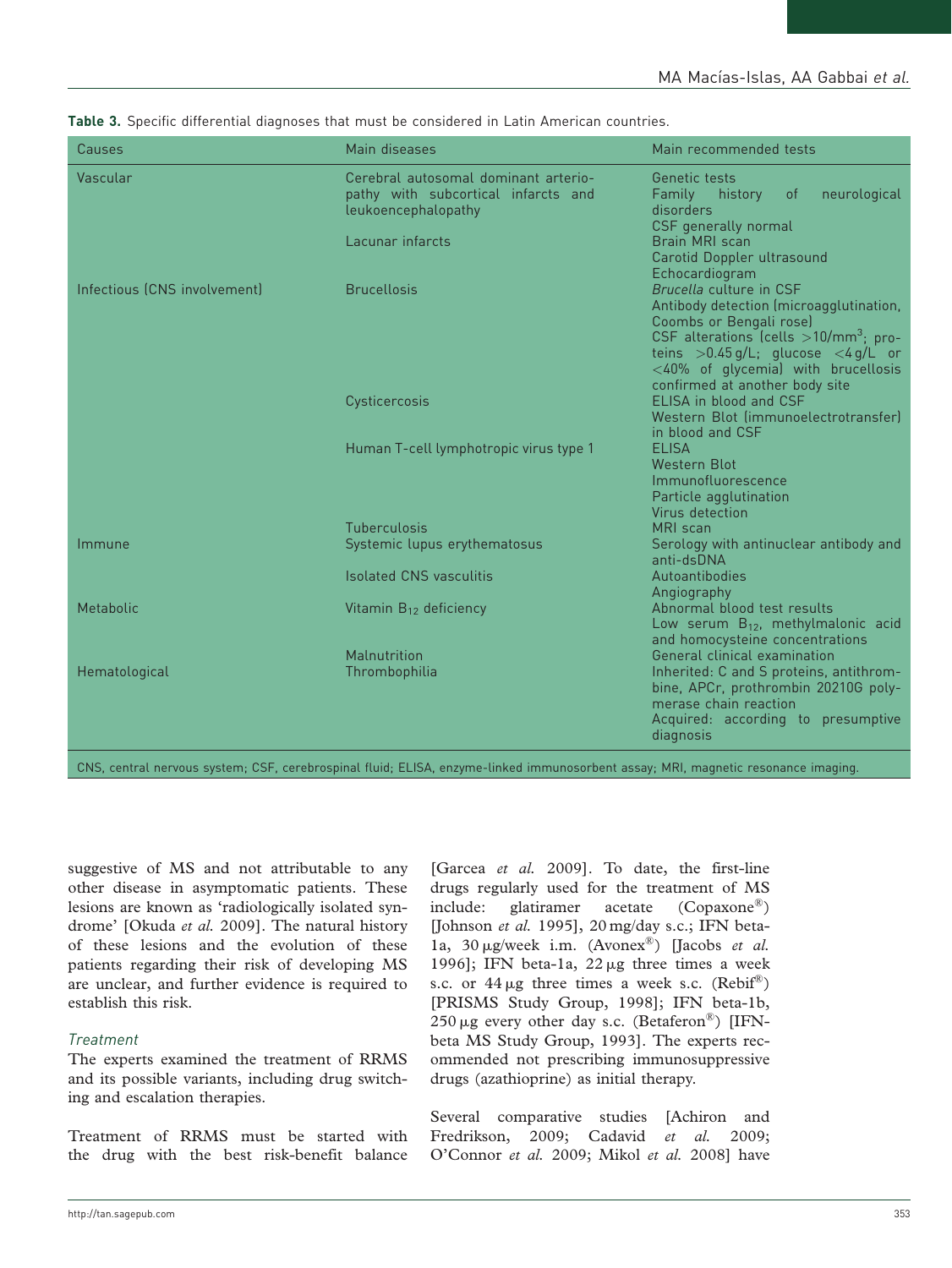proved that glatiramer acetate and high-dose IFNs are similarly effective (evidence level 1, recommendation grade A). Likewise, high IFN doses are more effective than low doses (recommendation grade B). The experts stated that all drugs are useful at the doses mentioned above, and considered that the final therapeutic decision must be made on the basis of available evidence and together with the patient, taking into account factors such as expected treatment adherence and the potential side effects of the drug. A follow-up visit should be scheduled at 3–6 months to control the course of the disease. No treatment change is necessary if patients are stable.

In some cases, however, it is necessary to switch medications or to adjust the dose, either due to treatment failure or to the development of severe and/or serious adverse events (requiring hospitalization). Patients who initially respond to IFN but who later present with treatment failure must be switched from IFN to glatiramer acetate. Conversely, in patients who initially respond to glatiramer acetate and become refractory to treatment, IFN should be administered. Upon treatment failure, the patient must be switched to a drug with a higher strength (escalation therapy) [Rieckmann et al. 2008], which usually also has a higher toxicity. The purpose of escalation therapy is to reach an acceptable risk-benefit balance, in which the condition of 'acceptable' is always associated with the severity of the disease. The treating physician must define the threshold at which the therapeutic effectiveness will be considered suboptimal and treatment must progress to the second level, that is, administration of natalizumab, mitoxantrone or cyclophosphamide. Regarding natalizumab, the experts recommended using it only under a drug surveillance program (such as the TOUCH program in the USA, or the European TYGRIS program, or a combination of both), which enables monitoring the development of potential adverse events, particularly progressive multifocal leukoencephalopathy (PML). Before administering the drug, the physician must order laboratory tests including CD4 and CD8 counts, a chest X-ray, and an MRI scan. Patients above 60 years of age, those previously treated with immunosuppressive agents (a wash-out period of at least 6 months must be allowed before administering natalizumab), and patients living with HIV are at a higher risk of adverse events. Furthermore, experts underscored that both the physician who administers the drug and the infusion

center must be broadly experienced in the management of the drug and must be certified for its administration.

In the event that previous treatments are not effective and MRI scans continue to reveal inflammatory activity, or if the patient continues to relapse, the neurologist may consider escalation to a third level of treatment, including the use of drugs not approved for the treatment of MS (off-label indications), such as rituximab [Hauser et al. 2008] or alemtuzumab (phase III trials underway) [Coles et al. 2008]; or cyclophosphamide at high doses [Krishnan et al. 2008]; or bone marrow transplant. Figure 1 summarizes the proposed treatment algorithm for RRMS.

Regarding CIS, the treatment of the first acute episode was studied in four clinical trials [Kappos et al. 2006, 2007, 2009; Comi et al. 2001, 2009]. In all of them, the episode was treated with high methylprednisolone doses, and the trials evaluated the risk of subsequent conversion to clinically definite MS, that is, the occurrence of a second acute episode, which was the primary endpoint in all studies. These studies represent evidence level 1 (recommendation grade A) and all showed that the administration of immunomodulating agents during CIS reduces the risk of a second demyelinating episode, without significant differences noted among the different types of immunomodulating agents [Clerico et al. 2008; Melo et al. 2008]. The criteria for treating CIS with disease-modifying agents are based on the identification of those patients at high risk of developing MS. According to this evidence, the experts recommend treating CIS, and that all effective drugs must be made available to all patients.

Irrespective of baseline therapy, the experts agreed that relapses must be treated with the administration of high intravenous (i.v.) doses of methylprednisolone. The dose ranges from 500 mg/day for 5 days to 1 g/day for 3–5 days (evidence level 1, recommendation grade A) [Durelli *et al.* 1986]. The administration of  $2 g$ / day for 5 days (evidence grade U) has also been described. The total dose is administered i.v. during 2–4 hours, and blood pressure and heart rate must be monitored in order to identify potential side effects caused by corticosteroids at an early stage, such as hypotension. In the case of severe relapses that do not respond to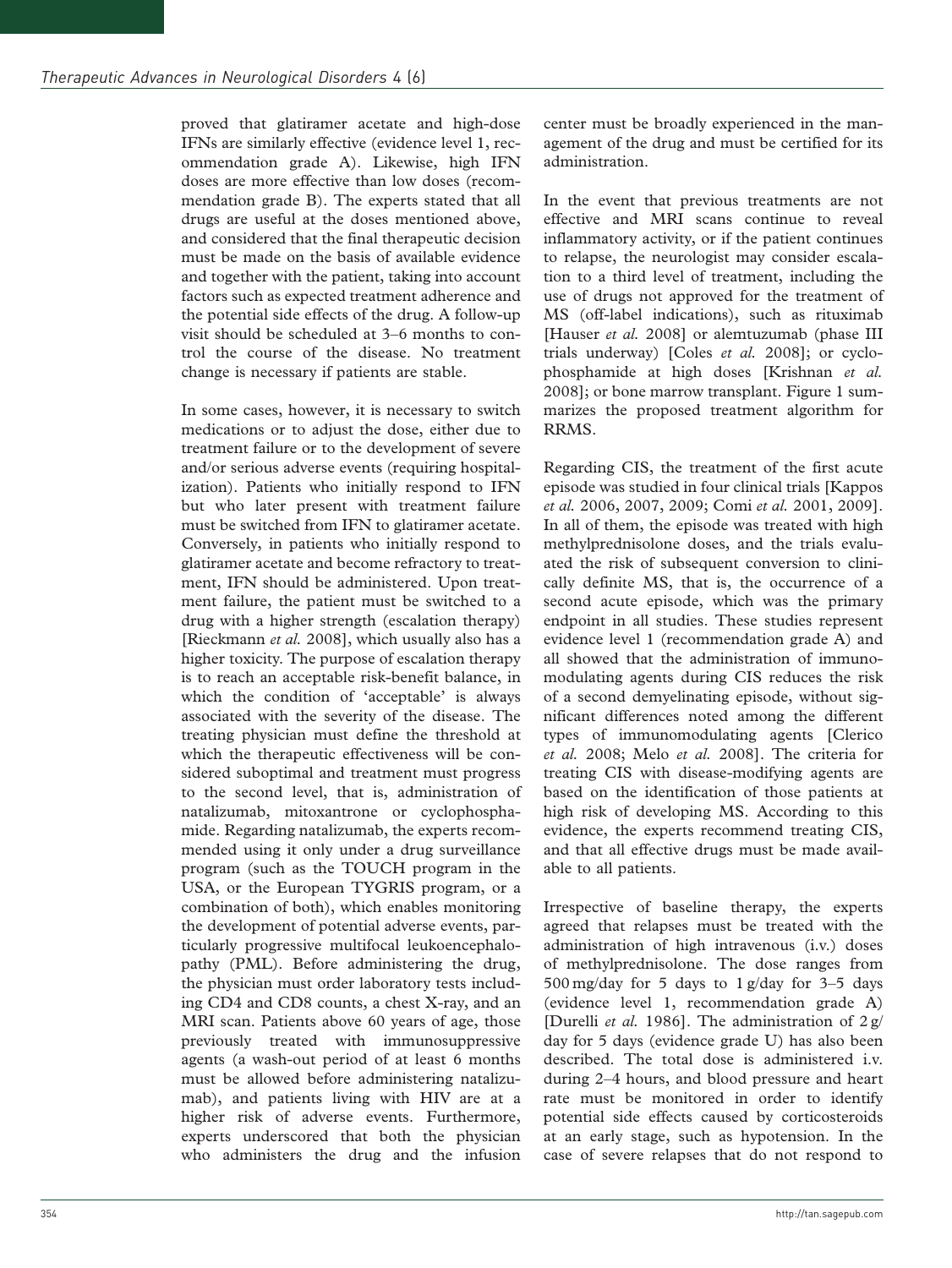

Figure 1. Relapsing-remitting multiple sclerosis treatment algorithm. BM, bone marrow; IFN, interferon; IM, immunomodulating agents.

steroid therapy, or in the case of adverse events, treatment with plasmapheresis (recommendation grade B) may be considered. In all other cases, there is no evidence to support the use of plasmapheresis in the treatment of MS. There is no strong evidence in support of the use of natalizumab, i.v. immunoglobulin, or a second course of corticosteroids during relapses. Furthermore, experts discourage the use of oral corticosteroids instead of i.v. methylprednisolone in these cases, as well as the additional administration of prednisone orally after i.v. administration with maintenance purposes and dose tapering. There are no data showing that this therapeutic approach improves the course of relapses.

The situation with generic or biosimilar drugs varies from country to country in terms of the availability of these drugs, their price in absolute terms and relative to brand name drugs, and local regulations governing their use. The experts highlighted that the efficacy, safety, and bioequivalence of these drugs have not been researched in clinical trials. The final responsibility for patient treatment lies with the treating physician, who is the only one authorized to introduce changes in the medication prescribed.

Treatment failure has been defined as a function of the frequency of relapses, but it must be evaluated in relation to the frequency of relapses before treatment. The expert panel decided to use the criteria of the MS treatment optimization guide by Freedman and colleagues [Freedman et al. 2004; International Working Group for Treatment Optimization in MS, 2004] to define suboptimal response.

The first factor that must be evaluated in case of treatment failure is treatment adherence, as the leading cause of lack of response is patient nonadherence to treatment. The expert panel stated that the treating neurologist must establish a control method to ensure strict compliance with treatment (100% adherence), although at present there are no studies to determine the best choice. The inclusion of nurses specialized in MS in the treatment team is considered especially useful to attain this goal. Neutralizing antibodies (NAbs) are another factor associated with treatment failure. To date, none of the Latin American countries has NAbs testing capabilities, except by enzyme-linked immunosorbent assay, which does not have the adequate sensitivity. The role of NAbs on the progression of MS is controversial [Bertolotto, 2009; Goodin et al. 2007], and, in fact, their determination does not alter the therapeutic approach. In patients treated with IFN and with persistently high NAbs titres, their determination upon treatment failure might play a role.

There are several new drugs that have been recently approved or are under research for the treatment of MS [DeAngelis and Lublin, 2008], such as oral treatments, monoclonal antibodies,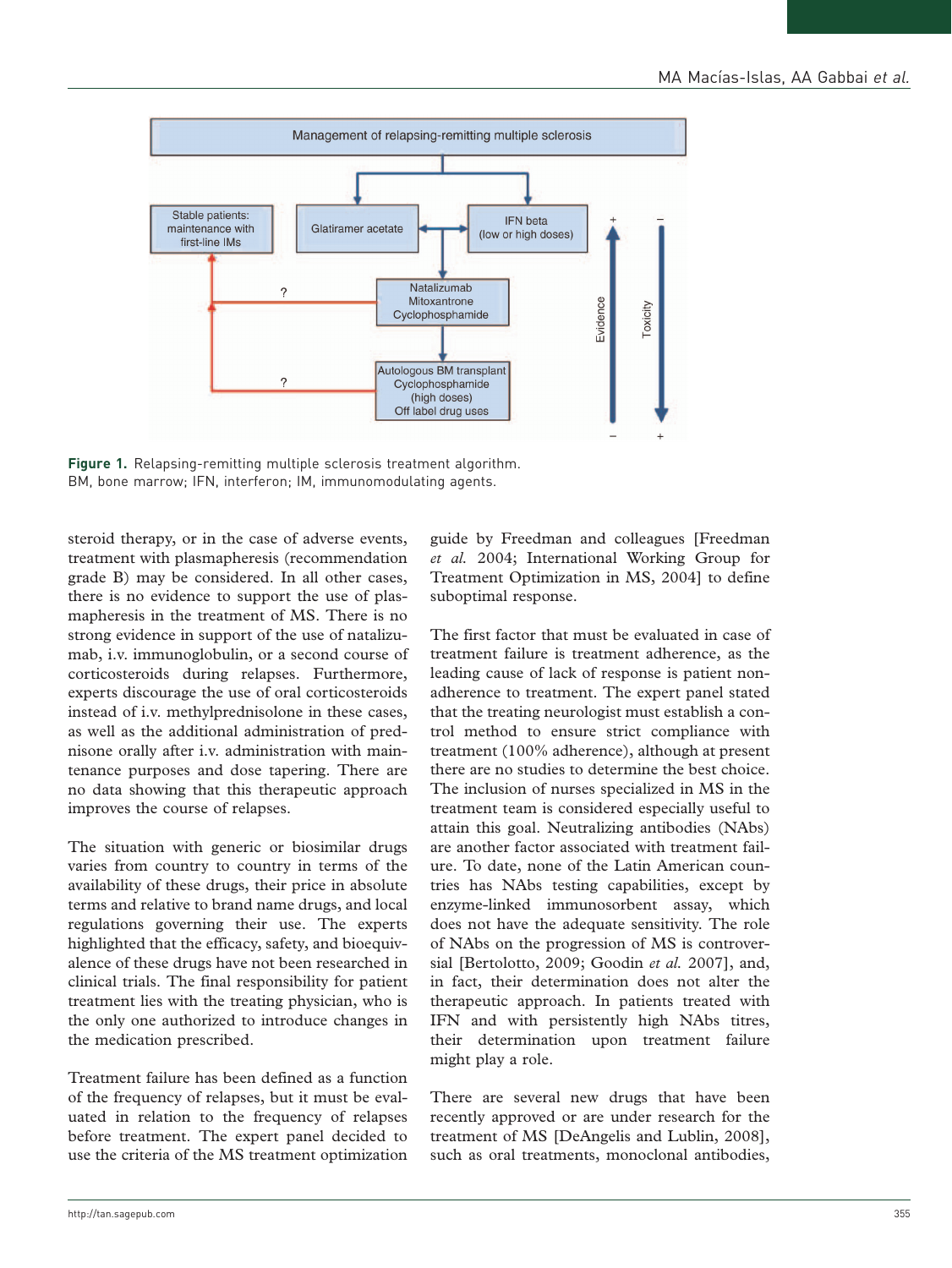the T-cell vaccine, and the recombining DNA vaccine. Given the interest of patients and neurologists, and the evidence level available to date, the experts only discussed the approved oral treatments and monoclonal antibodies available in the marketplace, and used as off-label treatments for MS.

Fingolimod, an immunotherapeutic agent, was studied in two phase III trials [Cohen et al. 2010; Kappos et al. 2010]. The first one demonstrated a decrease in the number of relapses, a slowdown of disability progression time, a reduction in T2 and T1 lesion volume and gadoliniumenhancing lesion count, and a decrease in volume loss. The second trial found a lower relapse rate, a decreased number of new lesions or decreased size of T2 lesions, less atrophia, and no significant differences in terms of progression of disability among the different treatment groups. This drug has been introduced into the marketplace or is pending approval in several countries. However, because the experience with this drug is limited and there are no long-term side effect data available, a closer and more thorough follow up of patients is required than with the currently employed drugs.

There are several monoclonal antibodies currently used in the treatment of MS that have been approved for other indications. All of them have been subject to phase II trials and have phase III trials underway or planned. Their availability in the marketplace allows for off-label uses in patients with especially severe or rapidly evolving MS. Alemtuzumab is a monoclonal antibody, and early trials with this agent in secondary progressive MS were negative. However, in cases of RRMS, positive findings have been obtained in a phase II clinical trial of this agent versus IFN beta-1a [Coles, 2008]. The trial showed a 75% reduction in the annual relapse rate, a 65% decreased risk of progression sustained at 6 months, decreased T2 lesion volume, and decreased atrophia. Phase III trials with this drug are currently underway. Rituximab is a chimeric antibody; studies have shown controversial results [Bar-Or et al. 2008], and this agent will be replaced with ocrelizumab, a fully human antibody. Daclizumab, a monoclonal antibody, has been used in the treatment of kidney transplant rejections. A first phase II, open-label trial was conducted with patients that had not responded to IFN therapy, to whom daclizumab was added [Wynn et al. 2010]. The outcomes showed a 72%

decrease in the total count of gadoliniumenhancing lesions, and a reduction in the annual relapse rate, the progression of disability, and the annual progression rate. Phase III trials are currently underway.

# Overall management

In this section, the experts considered patient follow up, relapses and disease progression, cognitive impairment, and quality-of-life assessments.

In order to evaluate treatment efficacy, the guidelines of the US National Multiple Sclerosis Society establish that once the diagnosis is confirmed and the treatment has been instituted, a visit must be scheduled every 4–6 weeks and, in stable patients, follow up must be made every 3– 6 months [Ben-Zacharia and Lublin, 2009]. The visit schedule of patients with RRMS under treatment with immunomodulating agents is different in each Latin American country, largely due to administrative factors of their respective healthcare systems. Nonetheless, the panel stated that from a strictly medical standpoint a follow up with frequent visits is more beneficial to the patient, and the experts' recommendation is that patients should be examined at least twice a year.

A relapse is the development of signs or symptoms that persist at least for 24 h. Further to the duration of relapses, it is important to determine their frequency, severity, and subsequent recovery [Freedman et al. 2004]. Relapse frequency must be considered in association with pretreatment patient history. Severity depends on individual factors, which must always be taken into account, and is difficult to evaluate. A resource that has proved effective to this extent is the Multiple Sclerosis Severity Score. Freedman and colleagues combined the criteria of relapse frequency and severity with subsequent recovery, and established an assessment model that classifies them into three different categories [Freedman et al. 2004]. The panel further discussed the convenience and need to take an MRI scan during relapses. In this respect, the experts' opinion was divided between those who considered that an MRI was not necessary (on the grounds that it does not alter the treatment course during acute episodes and is too costly for healthcare systems), and those who favored its use to document relapses. The members of the panel agreed that it is absolutely necessary to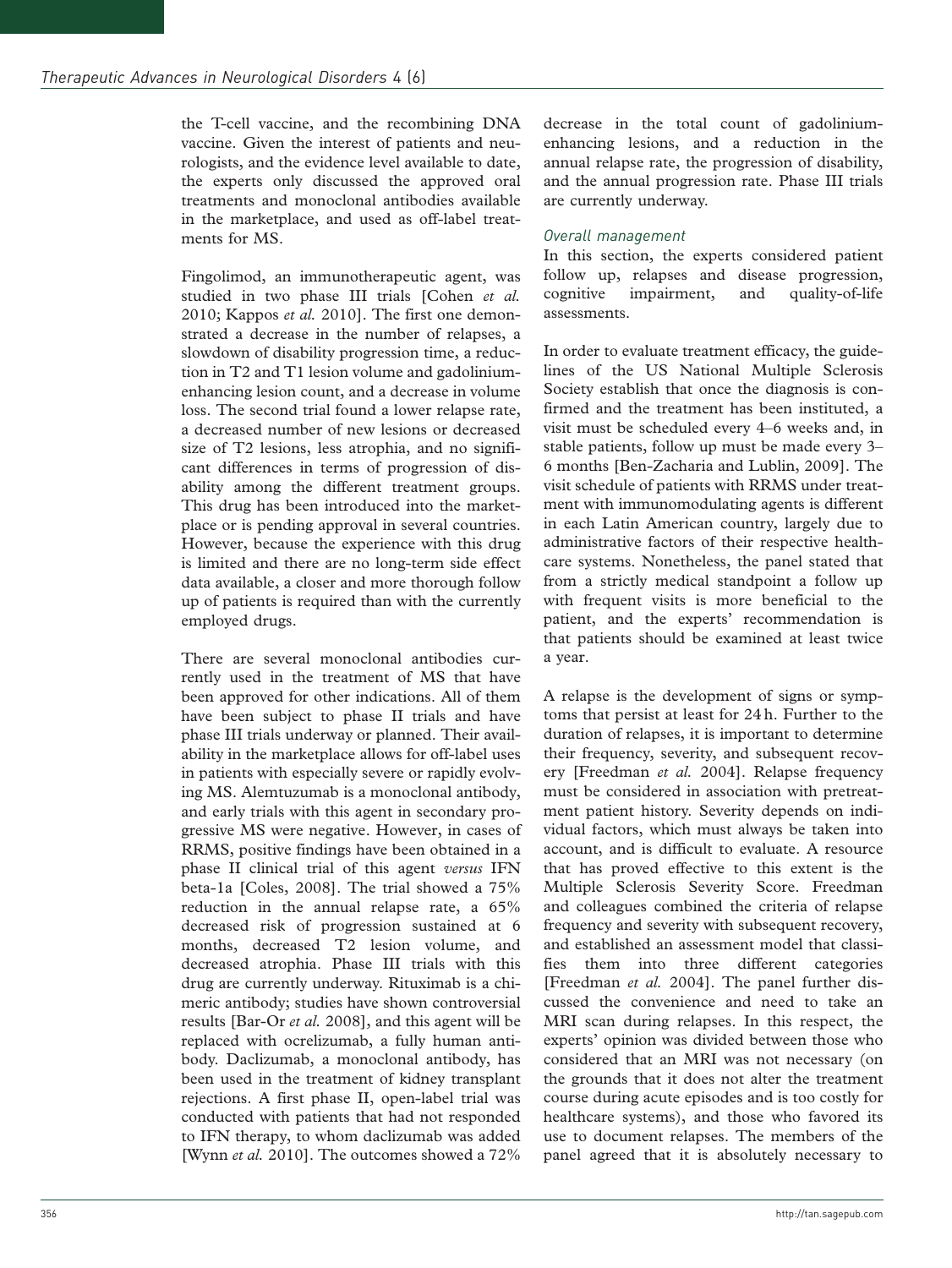obtain an MRI scan in cases of an attack in patients during treatment with natalizumab (Tysabri®) if there are new signs or symptoms suggestive of potential side effects associated with this drug, particularly PML. In other patients, the treating physician must evaluate the convenience of administering an MRI during relapses based on its severity, the patient's response to corticosteroid treatment, and other special circumstances of the patient (e.g. if the patient is to be treated at their place of residence and this is distant from the center that coordinates treatment).

Disease progression may be evaluated based on clinical or paraclinical parameters, and represents another indicator of treatment failure. Progression may also be defined as a function of neuropsychological tests [Hirst et al. 2008], and it is advisable to perform them at the onset of the disease in order to have a baseline value for comparison purposes and an early assessment thereof. Although the most frequent scale to evaluate MS progression is the Expanded Disability Status Scale (EDSS) [Kurtzke, 1983], the panel suggests administering the MS Functional Composite (MSF Composite) test if the center has professionals duly trained in its administration.

Experts also discussed the role of MRI as a method to document both relapses and disease progression, and referred to the importance of differentiating the transition to secondary progressive MS from treatment failure. They highlighted that regulatory authorities, and privately run and government-run healthcare plans of the Latin American countries have different requirements on the frequency of these tests. Irrespective of any such requirements, the administration of an MRI is considered mandatory in cases of suspected lack of efficacy. Routine follow-up MRI scans pose a significant financial burden on local healthcare systems and are not recommended [Rovira et al. 2010; Simon et al. 2006].

The experts discussed disability and cognitive impairment in patients with MS, as well as the most appropriate neuropsychological tests to assess them. The most frequently scale used to evaluate disability is the EDSS. However, in centers with trained staff, the panel recommends using the MSF Composite scale, which is a more accurate measurement of cognitive impairment. One of the difficulties that neurologists most frequently quote in relation to this scale is the administration of the Paced Auditory Serial Addition Test (PASAT) that requires a series of complex calculations. This concern has led to a proposal to replace the PASAT with the Symbol Digit Modalities Test.

Latin American professionals have considerable experience in the assessment of cognitive impairment, which has acquired a greater relevance since the presence of axonal damage from disease onset was established. This assessment must be made by neuropsychologists, who should be part of the multidisciplinary team for the treatment of MS patients. Latin America has a number of neuropsychologists skilled in the application of Rao's Brief Repeatable Battery, which was validated in Spanish by Cáceres and colleagues [Cáceres et al. 2003], and the MS Neuropsychological Screening Questionnaire developed by Benedict and colleagues [Benedict et al. 2004]. An expert group is currently working on the adaptation of cognitive assessment scales to Latin American idiosyncrasy. The recommendation of the expert panel is to perform an initial neuropsychological assessment with diagnosis and once a year thereafter with the above mentioned scales. Such initial assessment provides a baseline to evaluate progression. This recommendation is closely linked to the need to offer patients cognitive stimulation therapy as part of the multidisciplinary approach to MS.

The experts recommended evaluating the quality of life of patients with MS as part of follow up, especially regarding patients' perception of the disease. To such extent, panelists recommend the application of the MS quality-of-life scale, more specific than SF-36, at adequate intervals, as determined by the treating neurologist.

## Conclusion

The expert panel was formed by representatives of the major Latin American countries and discussed the latest information on the diagnosis and treatment of MS through the healthcare systems of the countries in the region. The differential diagnoses highly prevalent in Latin America were also considered.

The analysis was based on the outcomes of the survey carried out among general neurologists, which provided an up-to-date perspective of the approach to the disease. However, the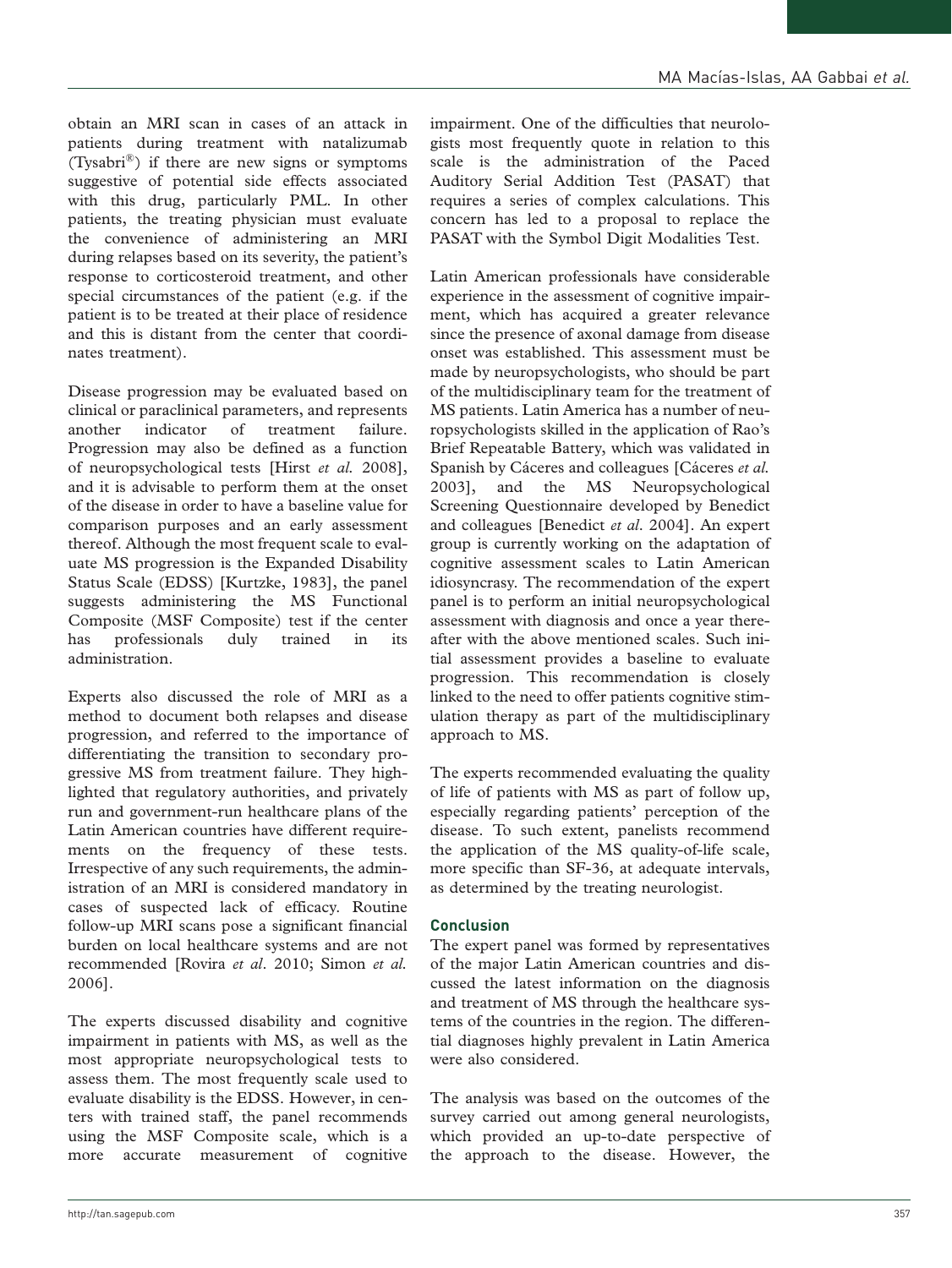survey may be subject to some limitations. Some answers may not reflect actual clinical practice, but the correct behavior that neurologists believe should be followed in theory. This might be due to various factors, including the availability and coverage of the different treatments in each country, a lack of clinical expertise with MS patients among respondents, and response bias.

The experts made recommendations on the clinical and paraclinical diagnosis of MS, and advised healthcare systems to assign a longer consultation time for patients with MS (especially, for the first visit), which should be conducted by neurologists with broad experience in the management of the disease. The panelists established the recommended therapeutic approach based on the most reliable and recent evidence available, both regarding CIS and clinically defined forms of the disease. They likewise stated that all drugs approved for the treatment of MS should be available in the different countries and should be covered by healthcare systems.

The expert panel unanimously supported the creation of a permanent MS discussion forum, which would act as a fluent and open communication channel to discuss future clinical and therapeutic recommendations that may be useful to Latin American countries.

# Funding

Gabriela Ortiz and Damián Vázquez collaborated in the preparation of the manuscript and their fees were paid with an unrestricted fund provided by Teva-Tuteur and Teva Pharmaceutical. This work was funded with an unrestricted grant from Teva-Tuteur and Teva Pharmaceutical covering the travel and accommodation of the panelists. Participants did not receive fees for their participation in the consensus meeting.

## Conflict of interest statement

Dr Carrá is on the Advisory Board of Teva, Teva-Tuteur Argentina, and Biogen-Idec Argentina. Dr Correale is a board member of Merck-Serono Argentina, Biogen-Idec LATAM, and Merck-Serono LATAM. He has received reimbursement for developing educational presentations for Merck-Serono Argentina, Merck-Serono LATAM, Biogen-Idec Argentina, and Teva-Tuteur Argentina as well as professional travel/accommodation stipends. Dr Gabbai received honoraria for participating in meetings sponsored by Bayer Schering, Biogen-Idec,

Merck Serono, Novartis, and Teva. Dr Duriez has received fees for conferences from Stendhal and TEVA, as well as fees for projects of investigation for Bayer Schering and Merck Serono. Dr Macías-Islas received fees for being on the Advisory Board for Teva Neurosciences Mexico, Merck Serono, and Bayer Schering. Dr Vizcarra-Escobar has received compensation as a member of the Advisory Board for Stendhal, fees from Abbot and Pfizer for his participation at research projects, and fees from Pfizer and MEDCO for teaching conferences.

Dr García-Bonitto, Dr Vergara-Edwards and Dr Bolaña have nothing to disclose.

## References

Achiron, A. and Fredrikson, S. (2009) Lessons from randomised direct comparative trials. *I Neurol Sci* 277(Suppl 1): S19–S24.

Bar-Or, A., Calabresi, P.A., Arnold, D., Markowitz, C., Shafer, S., Kasper, L.H. et al. (2008) Rituximab in relapsing-remitting multiple sclerosis: a 72-week, open-label, phase I trial. Ann Neurol 63: 395–400.

Benedict, R., Cox, D., Thompson, L., Foley, F., Weinstock-Guttman, B. and Munschauer, F. (2004) Reliable screening for neuropsychological impairment in multiple sclerosis. Mult Scler 10:675–678.

Ben-Zacharia, A. and Lublin, F.D. National Multiple Sclerosis Society. 2009 Booklets series. Talking with your MS patients about difficult topics: Talking about initiating and adhering to treatment with injectable disease modifying agents. Available at: http://www.nationalmssociety.org/for-professionals/healthcare-professionals/publications/index.aspx. (Last accessed on September 12, 2011).

Bertolotto, A. (2009) Implications of neutralising antibodies on therapeutic efficacy.  $\hat{\jmath}$  Neurol Sci 277(Suppl 1): S29–S32.

Cáceres, F., Vanotti, S., Gold, L. and Rao, S. Reconem Work Group. (2003) The Reconem Study: cognitive impairment in multiple sclerosis, a national survey in Argentina. Neurology 60, A 54 (Abstract).

Cadavid, D., Wolanksky, L.J., Skurnick, J., Lincoln, J., Cheriyan, K., Szczepanowski, K. et al. (2009) Efficacy of treatment of MS with IFNB-1b or glatiramer acetate by monthly brain MRI in the BECOME study. Neurology 72: 1976–1983.

Clerico, M., Faggiano, F., Palace, J., Rice, G., Tintoré, M. and Durelli, L. (2008) Recombinant interferon beta or glatiramer acetate for delaying conversion of the first demyelinating event to multiple sclerosis. Cochrane Database Syst Rev 2: CD005278, DOI: 10.1002/14651858.CD005278.pub3.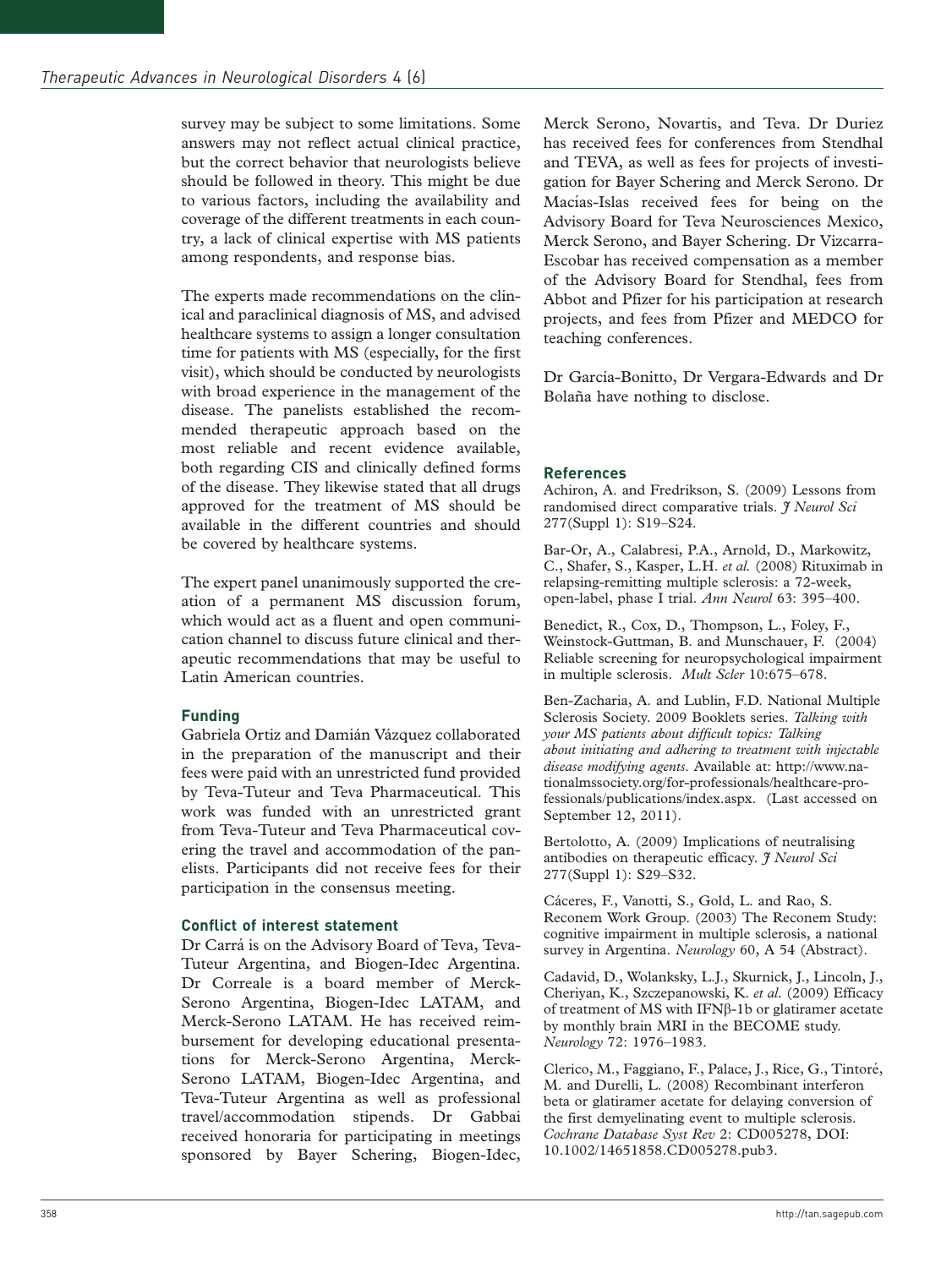Cohen, J.A., Barkhof, F., Comi, G., Hartung, H.P., Khatri, B., Montalban, X. et al. (2010) Oral fingolimod or intramuscular interferon for relapsing multiple sclerosis. N Engl J Med 362: 402-415.

Coles, A.J., Compston, D.A., Selmaj, K.W., Lake, S.L., Moran, S., Margolin, D.H. et al. (2008) Alemtuzumab vs. interferon beta-1a in early multiple sclerosis. N Engl I Med 359: 1786-1801.

Comi, G., Filippi, M., Barkhof, F., Durelli, L., Edan, G., Fernández, O. et al. (2001) Early Treatment of Multiple Sclerosis Study Group. Effect of early interferon treatment on conversion to definite multiple sclerosis: a randomised study. Lancet 357: 1576–1582.

Comi, G., Martinelli, V., Rodegher, M., Moiola, L., Bajenaru, O., Carrá, A. et al. (2009) PreCISe study group. Effect of glatiramer acetate on conversion to clinically definite multiple sclerosis in patients with clinically isolated syndrome (PreCISe study): a randomised, double-blind, placebo-controlled trial. Lancet 374: 1503–1511.

Cristiano, E., Patrucco, L. and Rojas, J.I. (2008) A systematic review of the epidemiology of multiple sclerosis in South America. Eur I Neurol 15: 1273–1278.

Cristiano, E., Patrucco, L., Rojas, J.I., Cáceres, F., Carrá, A., Correale, J. et al. (2009) Prevalence of multiple sclerosis in Buenos Aires, Argentina using the capture-recapture method. Eur J Neurol 16: 183-187.

DeAngelis, T. and Lublin, F. (2008) Neurotherapeutics in multiple sclerosis: novel agents and emerging treatment strategies. Mt Sinai  $\mathfrak{Z}$  Med 75: 157–167.

Díaz, V., Antinao, J.F., Quezada, R.A. and Barahona, J. (2010) Hospital-based prevalence and incidence of multiple sclerosis in Chile. American Academy of Neurology Annual Meeting, Toronto, poster P01.178.

Durelli, L., Cocito, D. and Riccio, A. (1986) Highdose intravenous methylprednisolone in the treatment of multiple sclerosis. Neurology 36: 238–243.

Filippi, M., Rocca, M.A., Arnold, D.L., Bakshi, R., Barkhof, F., De Stefano, N. et al. (2006) EFNS guidelines on the use of neuroimaging in the management of multiple sclerosis. Eur J Neurol 13: 313–325.

Freedman, M.S., Patry, D.G., Grand'Maison, F., Myles, M.L., Paty, D.W., Selchen, D.H. and Canadian, M.S. Working Group. (2004) Treatment optimization in multiple sclerosis. Can I Neurol Sci 31: 157–168.

Garcea, O., Villa, A., Cáceres, F., Adoni, T., Alegría, M., Barbosa Thomas, R. et al. (2009) Early treatment of multiple sclerosis: a Latin American Experts Meeting. Mult Scler 15(Suppl): S1–S12.

Goodin, D.S., Hurwitz, B. and Noronha, A. (2007) Neutralizing antibodies to interferon beta-1b are not associated with disease worsening in multiple sclerosis. J Int Med Res 35: 173–187.

Hauser, S.L., Waubant, E., Arnold, D.L., Vollmer, T., Antel, J., Fox, R.J. et al. HERMES Trial Group. (2008) B-cell depletion with rituximab in relapsingremitting multiple sclerosis. N Engl  $\widetilde{\jmath}$  Med 358: 676–688.

Hirst, C., Ingram, G., Swingler, R., Compston, D.A., Pickersgill, T. and Robertson, N.P. (2008) Change in disability in patients with multiple sclerosis: a 20-year prospective population-based analysis. *J Neurol* Neurosurg Psychiatry 79: 1137–1143.

IFN-beta Multiple Sclerosis Study Group. (1993) Interferon beta-1b is effective in relapsing-remitting multiple sclerosis. I. Clinical results of a multicenter, randomized, double-blind, placebo-controlled trial. Neurology 43: 655–661.

International Working Group for Treatment Optimization in MS. (2004) Treatment optimization in multiple sclerosis: report of an international consensus meeting. Eur  $\frac{4}{7}$  Neurol 11: 43-47.

Jacobs, L.D., Cookfair, D.L., Rudick, R.A., Herndon, R.M., Richert, J.R., Salazar, A.M. et al. (1996) Intramuscular interferon beta-1a for disease progression in relapsing multiple sclerosis. The Multiple Sclerosis Collaborative Research Group (MSCRG). Ann Neurol 39: 285–294.

Johnson, K.P., Brooks, B.R., Cohen, J.A., Ford, C.C., Goldstein, J., Lisak, R.P. et al. (1995) Copolymer 1 reduces relapse rate and improves disability in relapsing-remitting multiple sclerosis: results of a phase III multicenter, double-blind placebo-controlled trial. The Copolymer 1 Multiple Sclerosis Study Group. Neurology 45: 1268–1276.

Kappos, L., Freedman, M.S., Polman, C.H., Edan, G., Hartung, H.P., Miller, D.H. et al. (2007) Effect of early versus delayed interferon beta-1b treatment on disability after a first clinical event suggestive of multiple sclerosis: a 3-year follow-up analysis of the BENEFIT study. Lancet 370: 389–397.

Kappos, L., Freedman, M.S., Polman, C.H., Edan, G., Hartung, H.P., Miller, D.H. et al. (2009) Long-term effect of early treatment with interferon beta-1b after a first clinical event suggestive of multiple sclerosis: 5-year active treatment extension of the phase 3 BENEFIT trial. Lancet Neurol 8: 987–997.

Kappos, L., Polman, C.H., Freedman, M.S., Edan, G., Hartung, H.P., Miller, D.H. et al. (2006) Treatment with interferon beta-1b delays conversion to clinically definite and McDonald MS in patients with clinically isolated syndromes. Neurology 67: 1242–1249.

Kappos, L., Radue, E.W., O'Connor, P., Polman, C., Holfeld, R., Calabresi, P. et al. (2010) A placebocontrolled trial of oral fingolimod in relapsing multiple sclerosis. N Engl J Med 362: 387-401.

Krishnan, C., Kaplin, A.I., Brodsky, R.A., Drachman, D.B., Jones, R.J., Pham, D.L. et al. (2008) Reduction of disease activity and disability with high-dose